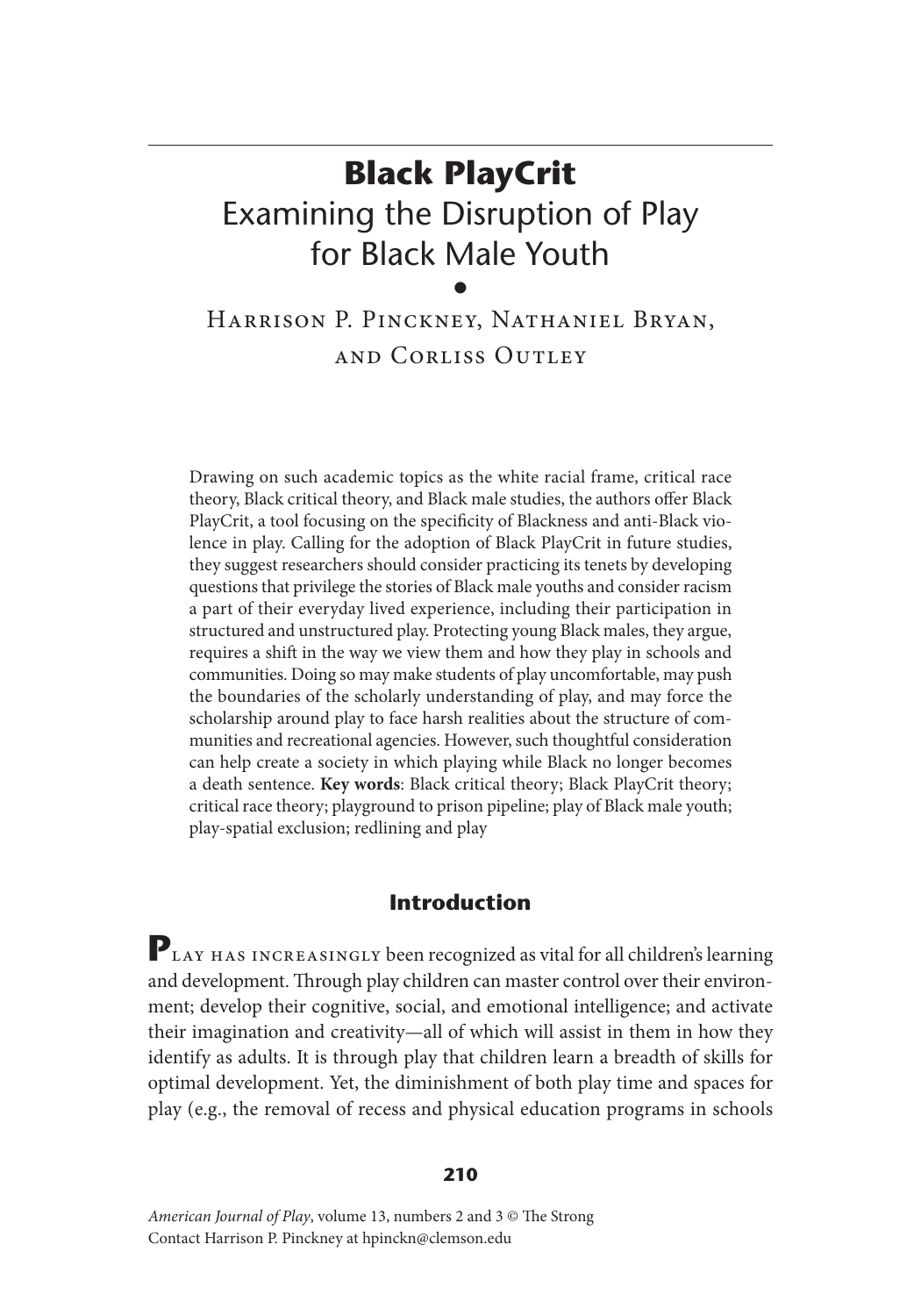and the increased investigations into so-called "free-range" parents) plus an ideological understanding of who has a right to play have reshaped play for millions of children. It follows that the construction of Black childhood play is marked by deficit discourses. These discourses exclude Black children from the developmental benefits of play while simultaneously denying their innocence and humanity. Our purpose in this article is to expand the understanding of the impact of systemic racism on Black play experiences. We do so by extending Bryan's (2021b) conception of Black PlayCrit theory as critical scholarship to disrupt these discourses and reimagine Black childhood play for the benefit of all. We do this by considering the importance of space—what we call play-spatial exclusion, which highlights the absence of resources, exclusionary practices, and potential dangers that Black male youth must navigate.

We introduce a normative understanding of the development of play and its history within the United States before we situate these discourses within the ongoing anti-Black experiences that have led to the exclusion of Black children from the notions of innocence through their dehumanization (i.e., the process of denying that Black children are fully human). We also introduce a historical overview of anti-Black exclusions and oppressions enacted through the dominant legal and social practices that have impacted the spaces and places in which Black children play, work, and reside (Pinckney, Outley et al. 2018). Each of these areas make visible the ways in which play—despite its praise as vital for development—has been denied to Black children, teens, and emerging adults, and especially to Black males.

## **Play Defined**

In the United States, play has been introduced into legislation and public programs as a public good worthy of equitable distribution that benefits development. Play is often viewed as a natural activity for healthy development but deemed as wasteful when not accompanied by hard work or used productively for the purpose of creating better adult workers. In other words, play has been deemed an activity in which children practice the specific skills they need in adulthood. Though many believe that play is unimportant and unproductive (Edminston 2007), many scholars judge it essential during childhood for optimal growth (Gleave and Cole-Hamilton 2012; Goldstein 2012; Lester and Russell 2008; Navidi 2016). Play has been defined as an activity that is intrinsically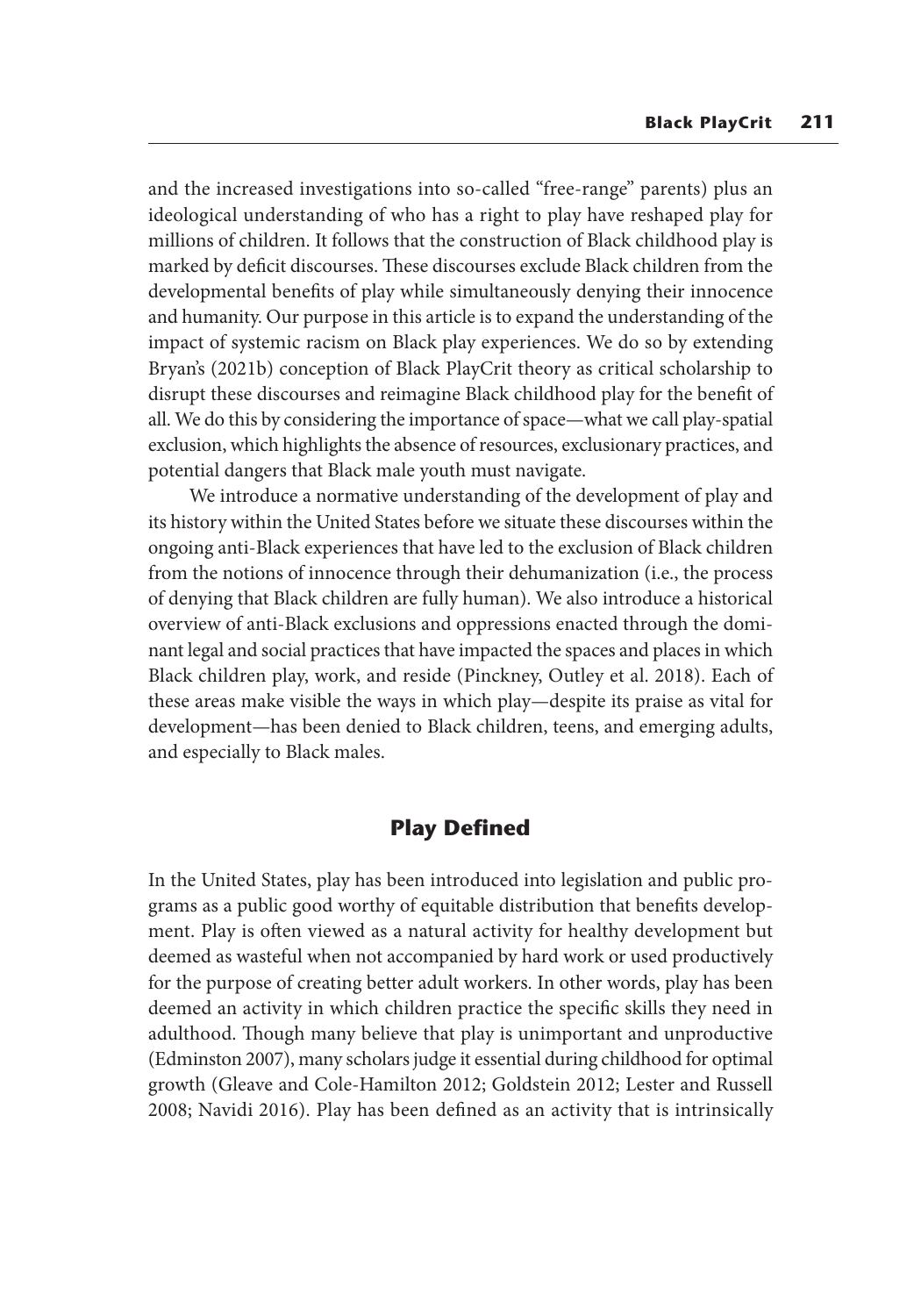motivated, voluntary, enjoyable, and involves suspending reality (Docket 1999). Piaget (1972) indicates that play provides a range of developmental functions, including physical (i.e., small and gross motor skills), emotional (i.e., self-esteem and self-efficacy), and social (i.e., cooperation and team building), functions that assist in moving children through the stages of cognitive development. During the early infancy stage (one to twelve months of age), children participate in activities to master basic sensory motor skills. In early childhood (one to six years), children use pretend play to develop the ability to think abstractly and learn basic social rules. By late childhood (six to twelve years), children gain an understanding of equitable play through rules that allow them to develop empathy while simultaneously learning to control their environment, all of which relates to their emotional regulation. Play within each of these stages is grounded in the cultural context of their family, community, and society.

The current concept of play emerged during the late nineteenth and early twentieth centuries, when modernization decreased the need for working-class child labor. The Progressive movement—aimed at addressing, among other things, the societal problems caused by industrialization and its political corruption—centered on social activism and political reform. Led by middle-class white women and ministers, Progressivism sought to eradicate the ills of society, especially in urban settings. The movement led to child labor reforms that resulted in mandatory schooling. The rise of such schooling divided children's play between school and free time. However, for many children, especially low income and Black children, neighborhoods lacked areas in which to play. This led to many perceiving play as a privilege that could be enjoyed only by whites.

Although the United States adopted the practice of play as a privilege reserved for white people, the rest of the world established it as a fundamental right for citizens in the country where they resided (Lester and Russell 2008; Whitebread 2012). Play has not only been recognized as a basic right but has been deemed essential for the development of children and youth into adults. This right was affirmed in 1959 by the United Nations General Assembly in the Declaration on the Rights of the Child. This was further cemented in 1989 in the Convention on the Rights of the Child, Article 31 as a basic right for all children throughout the world. Article 31 states "the States Parties recognize the right of the child to rest and leisure, to play and to recreational activities appropriate for their age, and to participate freely in cultural life and the arts."

This resolution states that play is a right and not a privilege granted to a select few and has been adopted by international and national organizations such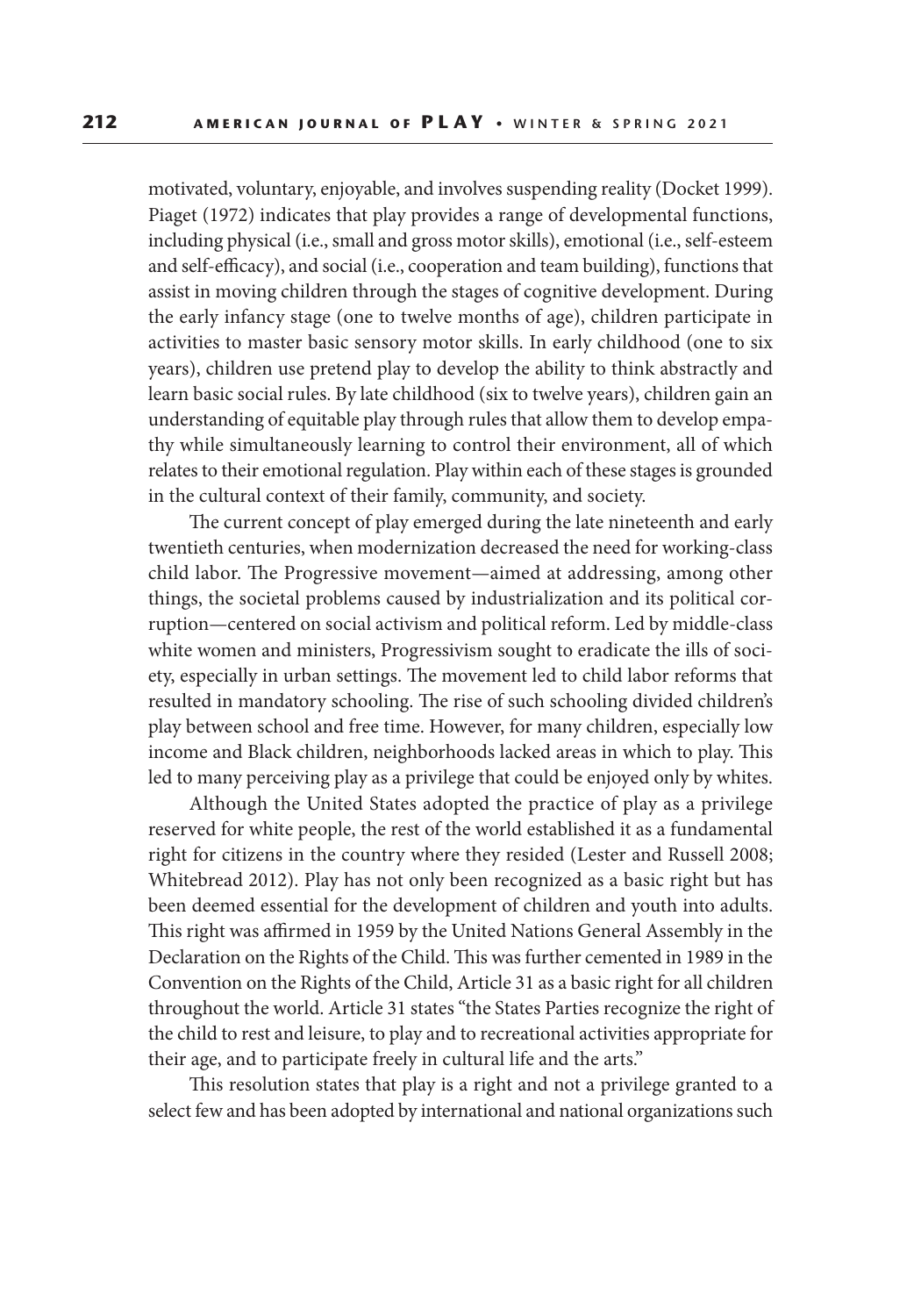as the International Play Association, the US Play Coalition, and the Alliance for Childhood. Yet we still lack adequate research focused on inequities in play and its consequences. Fundamentally, play is a powerful context for development. Through play children are able to explore their surroundings, engage with others, and enjoy agency in their lives. Play, when viewed as a privilege, leads to exclusion and oppression of those deemed the "other." These inequities lead to an underlining anti-Blackness discourse that extends in at least two key areas. The first is the racialized perception of childhood and privileged play spaces as the exclusive possession of white children. This is evident in the exclusion of Black childhood using portrayals of racial innocence and dehumanization. The second is the racialization of places and spaces where play exists.

## **Black Childhood and Privileged Play Spaces**

Childhood has been demarcated as a period of innocence. Scholars have traced this ideal to the Enlightenment of the eighteenth century, when John Locke suggested children were the blank slates that distinguished them from adults (Bernstein 2011, 2017). As the United States was being established, African children were kidnapped or brought with their families for the sole purpose of elevating the lives of whites, both economically and personally. The white racial frame (the dominant perspective created by the white majority about how life should be lived) immediately reduced Black children to objects of servitude and ineptness. Later, during the Industrial Revolution, white immigrant children who worked in factories and sweatshops to support their families were labeled "delinquent" for their age-appropriate behavior, which did not align with the behaviors deemed legal by the law established by whites (Fradin and Fradin 2003). Services like those offered by Jane Addams's Hull House in Chicago helped "troubled" white immigrant youth assimilate to the United States by providing opportunities for education, recreation, and leisure activities typically reserved for the elite. Such behavior by immigrant children was otherwise not considered productive enough to increase the wealth of factory owners. Under capitalism, such "play" was deemed problematic. Thus, Addams responded to the criminalization of youth by hosting youth programs in immigrant communities to help them develop socially acceptable behaviors that would improve assimilation into American culture (Addams 1999).

This is, in fact, a colonial approach to leisure. Rather than focusing on the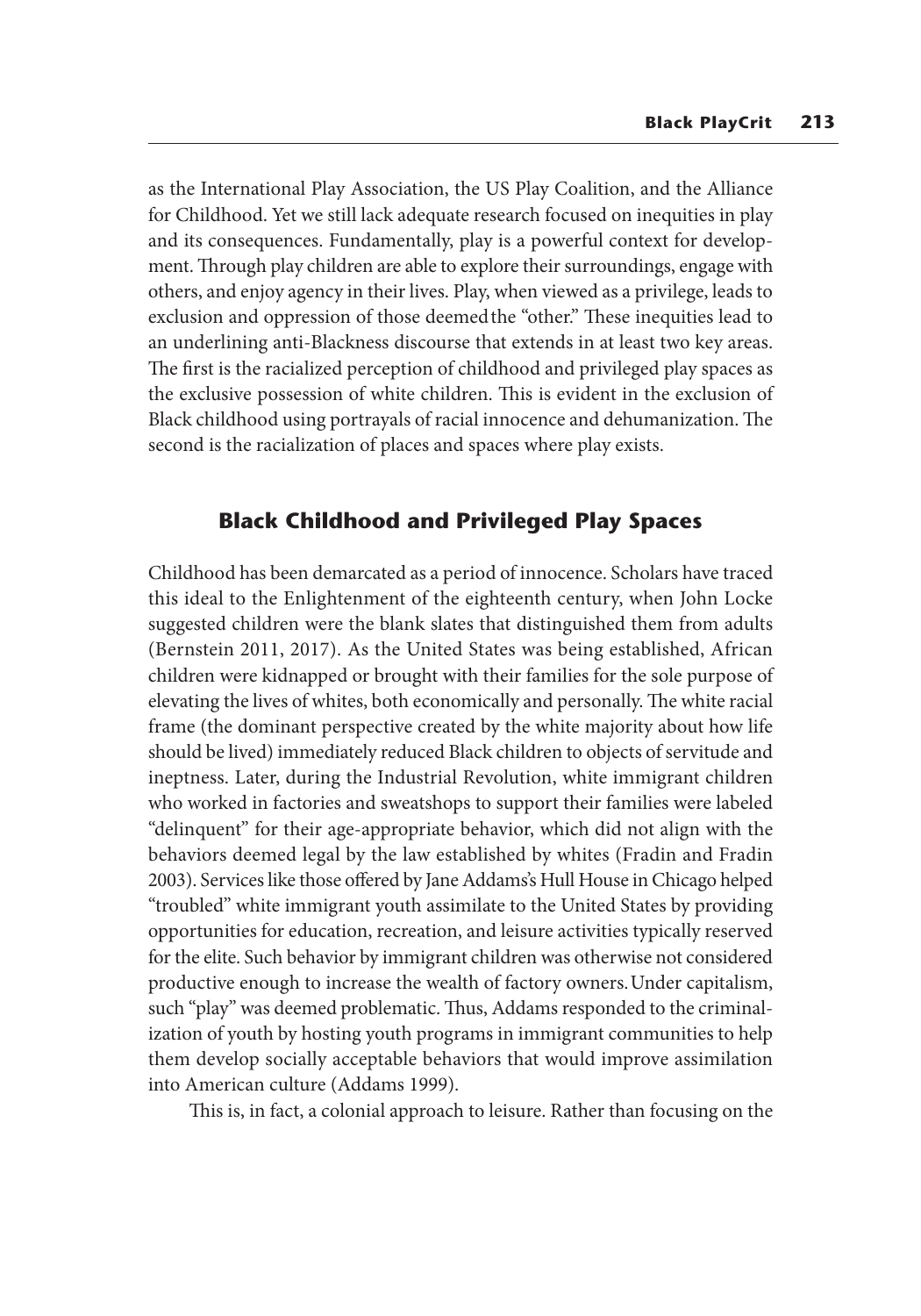problematic system that penalized immigrant youth, Addams instead tried to bring immigrant youth into the white, Eurocentric patterns of leisure. Not until later in her work did Addams begin advocating for systemic change to address issues impacting the health and well-being of immigrant communities.

Despite the acclaim Addams received, the opportunities she provided were in many sites exclusively for white children and did not extend to Black children. During this time period, Black children were often subjected to extreme restriction of movement. Their play was limited by the requirements of labor. Black youth were widely viewed as illiterate, and the dominant ideology held that Black children were incapable of development beyond adolescence. This led to the belief shared by many that Black children were "savages" (Souto-Manning 2017; Bracken 1973). This belief ultimately manifested itself "in the form of dehumanization, surveillance, deficit perspectives, [and] punitive discipline . . ." (Nxumalo and Ross 2019, 505).

Dehumanization is a psychological process that entails individuals making some seem less than human or not worthy of humane treatment (Hairston 2008). It also serves to justify excluding individuals from the social norms that exist in society, and it is a precursor for cultural- and state-sanctioned violence against oppressed groups (Goff et al. 2014). Goff and his colleagues further argue that individuals will associate out-groups and their members with nonhuman animals more than with members of their own in-group. The dehumanization of Black people was necessary to support the institution of slavery, upon which institutional anti-Blackness was fabricated. In essence the establishment of the United States of America was based on the lie that Black individuals are less than human. Consequently, anti-Blackness is inherently and ineradicably systematic within all institutions in the United States. The conditions we observe in present-day Black communities are a direct result of the turbulent history Black Americans have experienced in this country due to its slavery and its inherent systemic anti-Blackness (Tolnay 2003). Furthermore, Friere (1970) asserts that when the interests of the oppressors are foremost, then the oppressor can maintain and embody oppressive acts through the dehumanization of the oppressed.

U.S. history is filled with examples of how dehumanization has led to the reduction of protections for Black children. Examples include, but are not limited to, the policies of chattel slavery that permitted owners to separate Black children from their parents and force them into labor at any age; the punitive practices and policies prevalent in welfare and justice institutions aimed at "correcting" and managing behaviors; the super predator theory about Black males;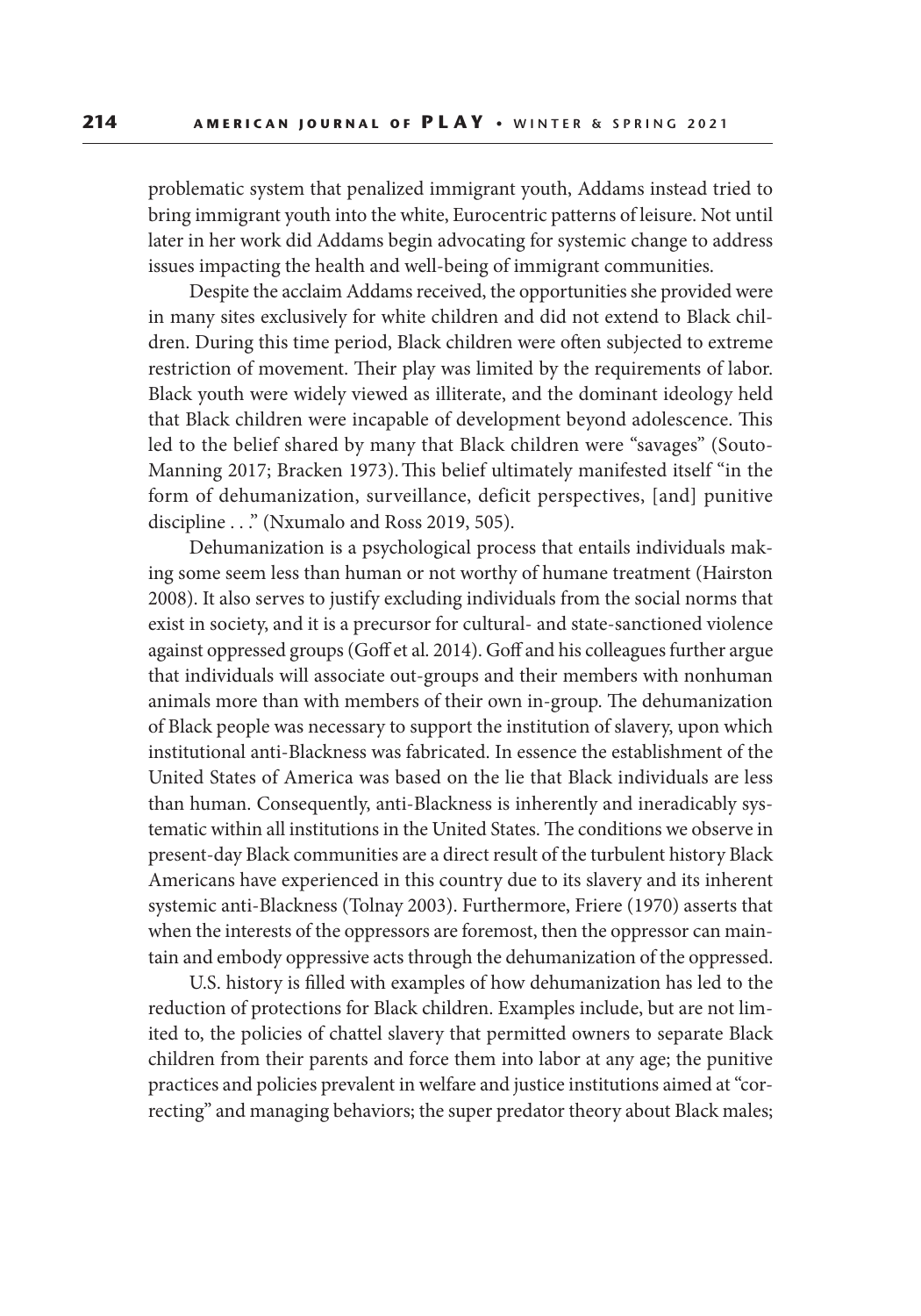the confinement of Black individuals to residential neighborhoods and environments that deny them access to social and cultural capital; the characterization of Black children by educational systems as disruptive, aggressive, illiterate, and antisocial (Stevenson 2016); the killing of Emmit Till in 1955 as he vacationed in Mississippi; and the shooting of Tamir Rice in 2014 while he played in the park (Bryan 2021a). In each of these, we see Black children racialized where whiteness dominated based on skin color, hair texture, and facial features to create hierarchical social standings. Here, Black children not only lost their innocence, they were also dehumanized.

## **Place and Space**

When discussing the structure of communities and the amenities they provide, we must acknowledge that the presence or absence of resources, including spaces for play, do not occur at random. Strategic, informed decisions have contributed and continue to contribute to how neighborhoods are resourced, developed, and monitored. There is a well-documented history of the judicial, financial, and housing systems working collectively to restrict where Black families are allowed to live (Rothstein 2017). Citing concerns about the spread of communicable diseases, increases in criminal activity, and decreases in property values, policies have repeatedly been reinforced that limit the opportunities for Black homeowners to purchase homes in affluent neighborhoods primarily composed of white residents.

The first recognized example of an ordinance restricting housing opportunities can be found in Baltimore, Maryland, in 1910. George W. F. McMechen, a Black man, moved his family to "one of the most fashionable neighborhoods in Baltimore" (Power 1983, 298). Following violent acts by white neighbors, petitions submitted on behalf of white residents, and several public hearings, the city council passed an ordinance. This bill prohibited Black home buyers from moving onto a block where the majority of the residents were white, prohibited whites from moving onto a block that was primarily comprised of Black residents, and recommended fines and imprisonment for violators. The city-wide law was defended by J. Barry Mahool, the mayor of Baltimore who stated: "Blacks should be quarantined in isolated slums in order to reduce the incidence of civil disturbance, to prevent the spread of communicable disease into the nearby white neighborhoods, and to protect property values among the white majority" (Rothstein 2015, 205).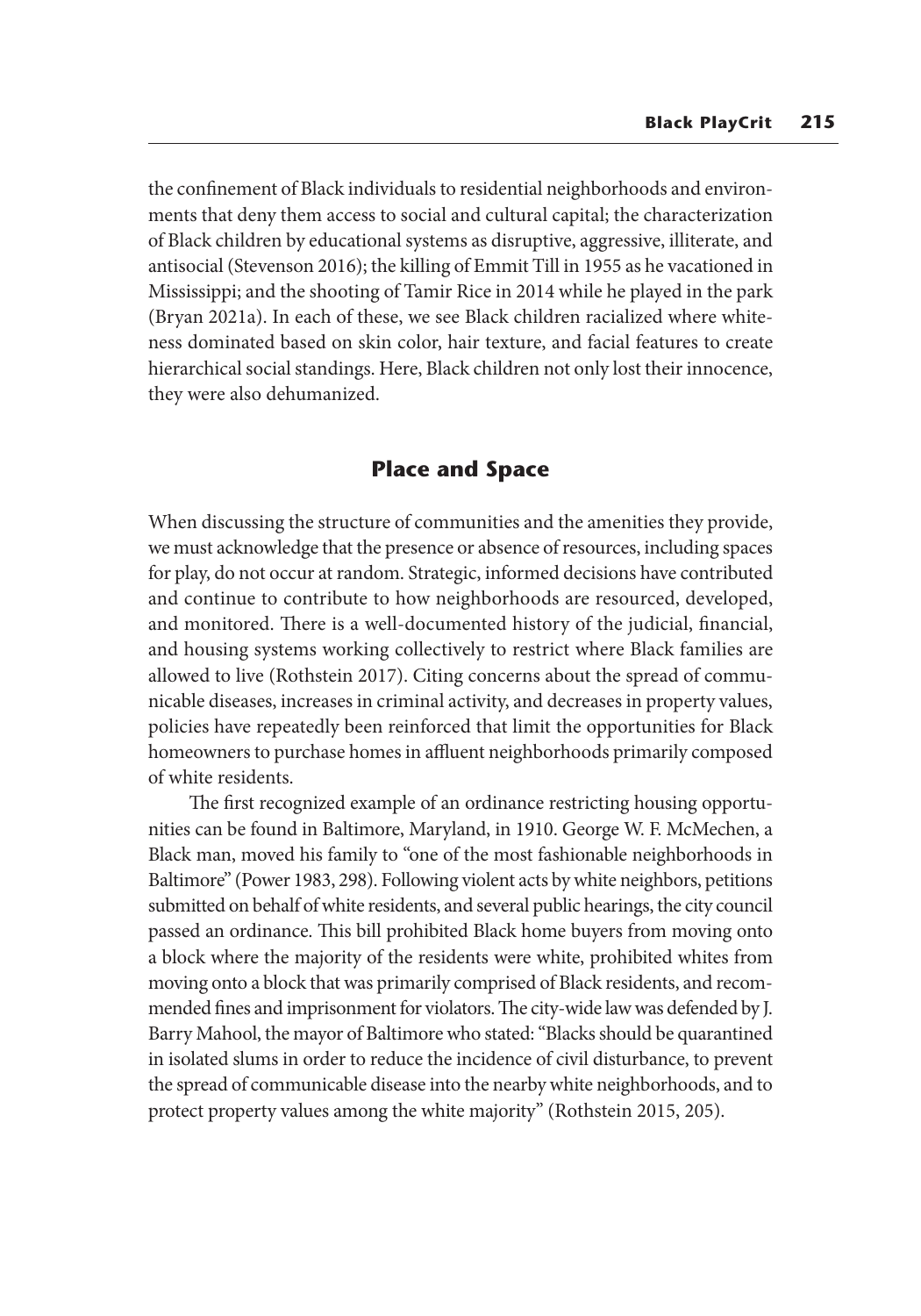The city's ability to legitimize this ordinance established the narrative that the presence of Black residents was inextricably tied to lower-quality neighborhoods. It provided a blueprint for housing segregation and discrimination and set the stage for housing and banking practices that deny access to homes for Black people today. Over the next two decades, there was a noticeable increase in the number of cities (including Louisville, Kentucky; St. Louis, Missouri; and Atlanta, Georgia) across the country that implemented ordinances legalizing racial segregation of housing (Fischel 2004). These ordinances aimed primarily at prohibiting the movement of Black Americans into white neighborhoods.

In the 1930s, housing segregation based on race moved beyond local ordinances to the implementation of federal-level policies and practices. Introduced in 1934, the Federal Housing Administration (FHA) was established in part to provide access to affordable mortgages for low- and moderate-income and firsttime home buyers. Home appraisers in local communities were charged with determining the value of properties.

The FHA's federally insured home loan program was intended to increase home ownership in the United States. However, it assisted only some families because white people seeking home ownership were offered multiple avenues to reach this goal while Black people were overwhelmingly denied access to home ownership. Over the span of three decades from 1934 to 1968 only 2 percent of federally insured home loans were issued to Black home buyers (Hanchett 2000). The underwriting manual issued in 1935 by FHA provided the following to appraisers: "If a neighborhood is to retain stability, it is necessary that properties shall continue to be occupied by the same social and racial classes. A change in social or racial occupancy generally leads to instability and a reduction of values" (4). Appraisers were then told to give higher property and zoning ratings where "protection against some adverse influences is obtained," and the manual defined adverse influences as "infiltration by inharmonious racial or nationality groups." Because the FHA's appraisal standards included a whites-only requirement, racial segregation became an official requirement of the federal mortgage insurance program, as the FHA frequently judged any properties in racially mixed neighborhoods or in close proximity to Black neighborhoods as being high-risk. Although this practice is no longer official policy, its practices are still widely implemented in measures of de facto segregation.

This policy moved the segregation of communities from isolated local practices to a national occurrence. In doing so, the federal government incidentally (if not intentionally) created white and Black neighborhoods. This determined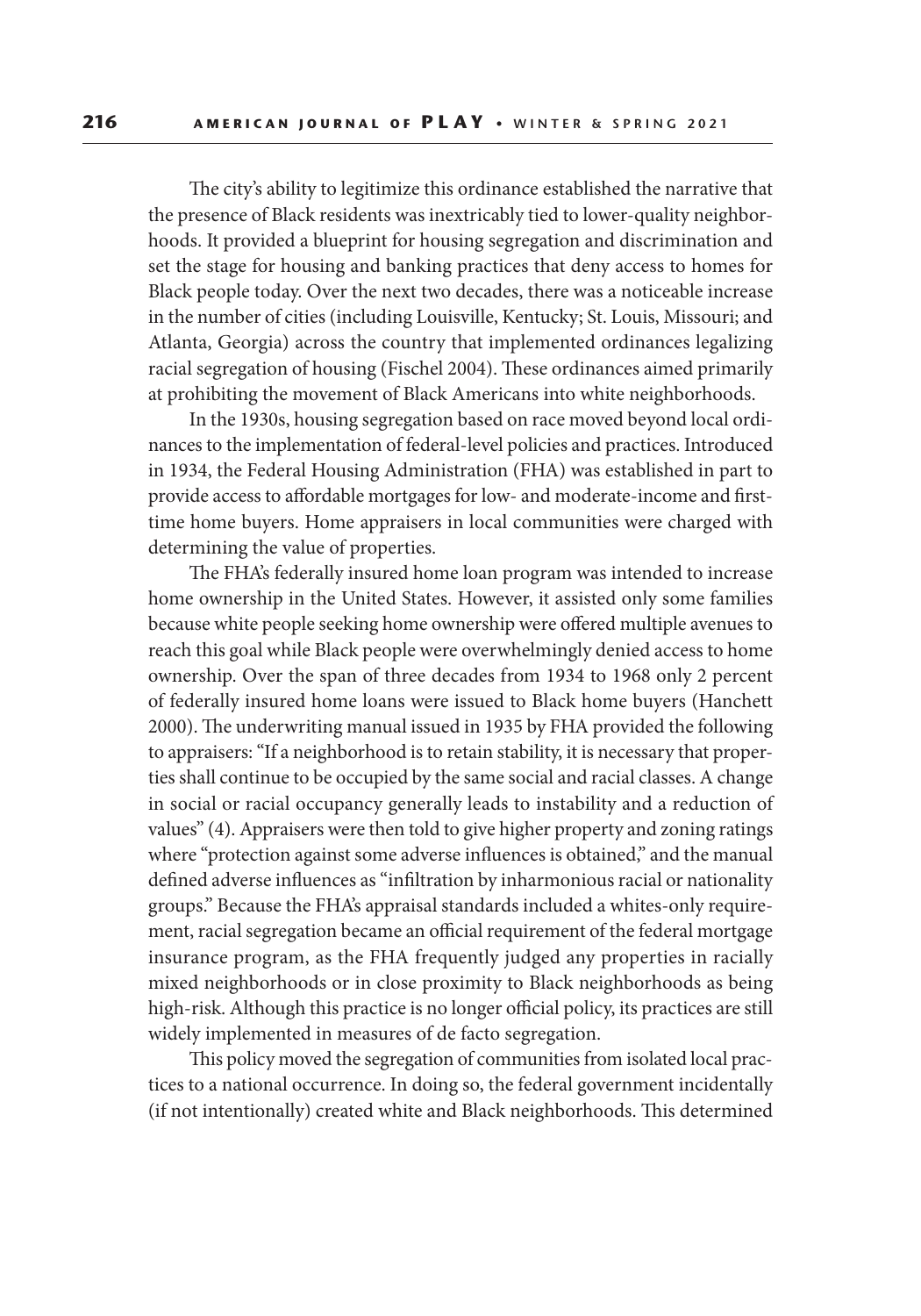who should be absent from certain neighborhoods and who should be present in certain neighborhoods. In essence, if Black individuals cannot live in a particular neighborhood, there is no reason for them to drive, jog, or walk along their streets. Other systems and institutions further contributed to this "redlining" process. For example, Levittown, New York, set up to be a planned community and explicitly prohibited non-Caucasian residents in its lease agreements (Lambert 1997). This is especially worth noting because Black people were not only unable to access the homes but also the town's amenities, such as swimming pools and community centers. The model for the planned community, including the legitimate exclusion of nonwhites, was replicated in other parts of the country. Practices such as these, coupled with the FHA policies, led to decades of an inability by Black families to purchase homes or move into segregated neighborhoods.

The impact of redlining extended far beyond the question of who was allowed to live where. Banks and realtors also ensured that homes in communities with all-white residents were assessed at a higher value than homes in communities where residents of multiple races resided or communities with Black residents only (Gibson 2007). Without evidence, banks and realtors often told white residents that Black neighbors would lower the property values of the entire neighborhood because of increased crime rates, racial unrest, and other negative effects. This led white residents to discourage Black families from moving into neighborhoods through intimidation or simply by refusing to sell them homes. When Black home owners did move into all-white neighborhoods, a clear pattern developed of white residents quickly selling their homes, some at a lower price than they initially paid. This phenomenon became known as "white flight" (Frey 1979). These property values had and continue to have a direct impact on taxes and, thus, the availability of resources such as school funding, green spaces, and recreational facilities. As banks and realtors fabricated higher property values in white communities, they help ensure that the development of play spaces, such as pools, golf courses, and tennis courts, were never realized in Black communities.

## **Play Consequences**

The consequences of establishing racially segregated neighborhoods extended beyond the provision of recreation and play resources. The location of play ser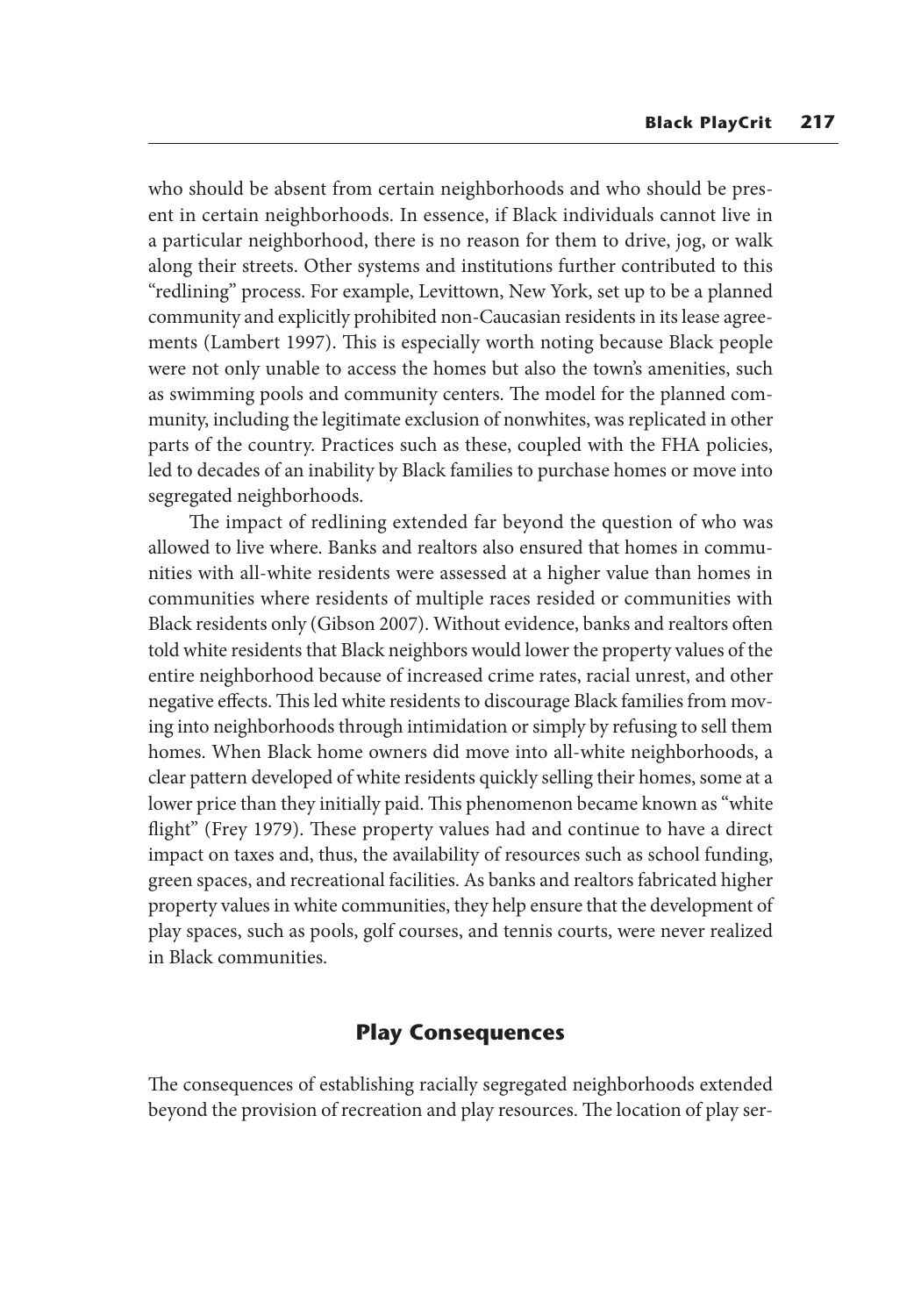vices and facilities, along with the concentrated residential pockets of Black people, contributed to the increased monitoring of Black individuals who engaged in play. As a clear demarcation between Black neighborhoods and white neighborhoods became established, distinctly different play spaces also appeared in the two neighborhoods. Because some of these spaces were public, Black residents in the surrounding community could still access these spaces even if they did not live in the immediate neighborhood. However, if they visited white neighborhoods to use public play spaces, Black individuals fell prey to the possibility of harassment by members of the community and to monitoring by members of local law enforcement. This was especially true for young Black males who were perceived as sexual threats to white women and girls (Curry 2017). Simultaneously, the belief that young Black male males should inherently be associated with crime (e.g., rape; sexual threat) became a justification for policing Black communities—and especially the young men in them—at a higher rate than white communities, regardless of median incomes or property values. In short, even at play, Black people—particularly young men—were (and remain) monitored when visiting predominantly white communities and even in their own communities. The ultimate consequence of this continuous surveillance is the disruption of play for Black male youth. Black male youth and their care givers must remain aware of their play surroundings and modify their play behavior to remain safe in the presence of the white majority.

The very process of remaining vigilant interferes with the freedom inherent in play. Historical and contemporary examples of these two phenomena can be found throughout the country. For the purposes of our discussion, we offer case studies in which Black male youth were policed (without cause) while inhabiting play spaces. Together, these case studies support the notion that a history exists of policing Black male youth at play. This policing takes place in spaces shared with members of the white majority and within Black communities. Although the policing of them may begin in childhood, it continues into adolescence, young adulthood, and beyond. And the activity of policing is not limited to members of law enforcement but is also undertaken by members of the white majority.

#### *Monroe, North Carolina*

In 1958, a group of children were playing together in Monroe, North Carolina. Among them were two Black boys, nine-year-old James Hanover Thompson and seven-year-old David Simpson. Sissy Marcus, a young white girl in the play group, kissed these two boys on their cheeks. Upon returning home, Sissy told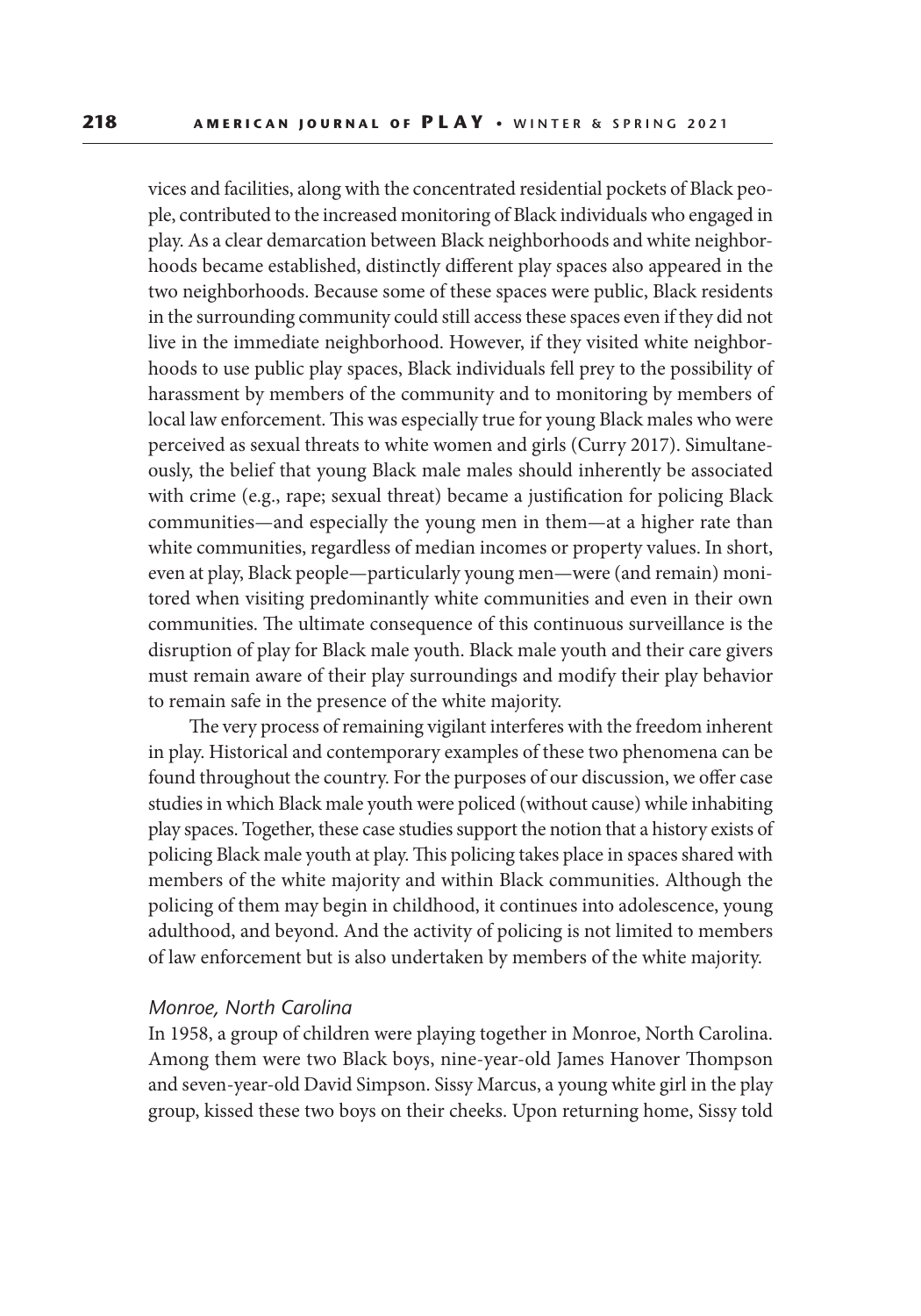her mother of the incident when she described her play that day. Sissy's mother responded by disciplining her daughter and calling the police to accuse James and David of raping Sissy (Hill 2016). The boys were picked up by local authorities, held for six days without access to legal counsel or their parents, and charged with molestation. While in custody, they were repeatedly handcuffed and beaten. Following a short trial, the boys were found guilty and given an indefinite term in reform school with the possibility of release when they turned twenty-one years old. This entire process took place without the boys having access to legal representation. After the two boys spent three months in a detention center, the governor of North Carolina—under much pressure from the NAACP pardoned them. Years later, in an interview, James's sister Brenda described the impact of the event on her brother: "It was like seeing somebody different, that you didn't even know. He never talked about what he went through there. But ever since then, his mind just hadn't been the same" (NPR Staff 2011).

James also reflected on how that moment of play forever changed his life: "I always sit around and I wonder, if this hadn't happened to me, you know, what could I have turned out to be? Could I have been a doctor? Could I have went off to some college, or some great school? It just destroyed our life" (NPR Staff 2011).

Called "The Kissing Case," this example establishes that the interruption of the play of Black male youths is rooted in the history of the United States. Furthermore, this incident highlights the fact that, even in spaces of play, there exists a commitment among members of the white majority to protect their perceptions of whiteness and racial order. Finally, we can see through the example of this case that the disruption of play for Black boys may have life-long affects.

#### *Grand Rapids, Michigan*

In 2017 five Black boys between the ages of twelve and fourteen walked home from playing at the local Kroc Center in Grand Rapids, Michigan. Responding to the report of an altercation at the center, a police officer stopped the five boys at gunpoint and required them to lie face down on the ground. As captured on a police officer's body camera, the boys can be heard sobbing and making statements such as "what did we do wrong" and "I don't want to die" (*MLive* 2017, n.p.). Neighbors can also be heard questioning the police officers and being ordered to return to their homes. Although the boys did not fit the description of those involved in the altercation provided to the police, they were placed in patrol cars. Following the incident, another video from the body camera of a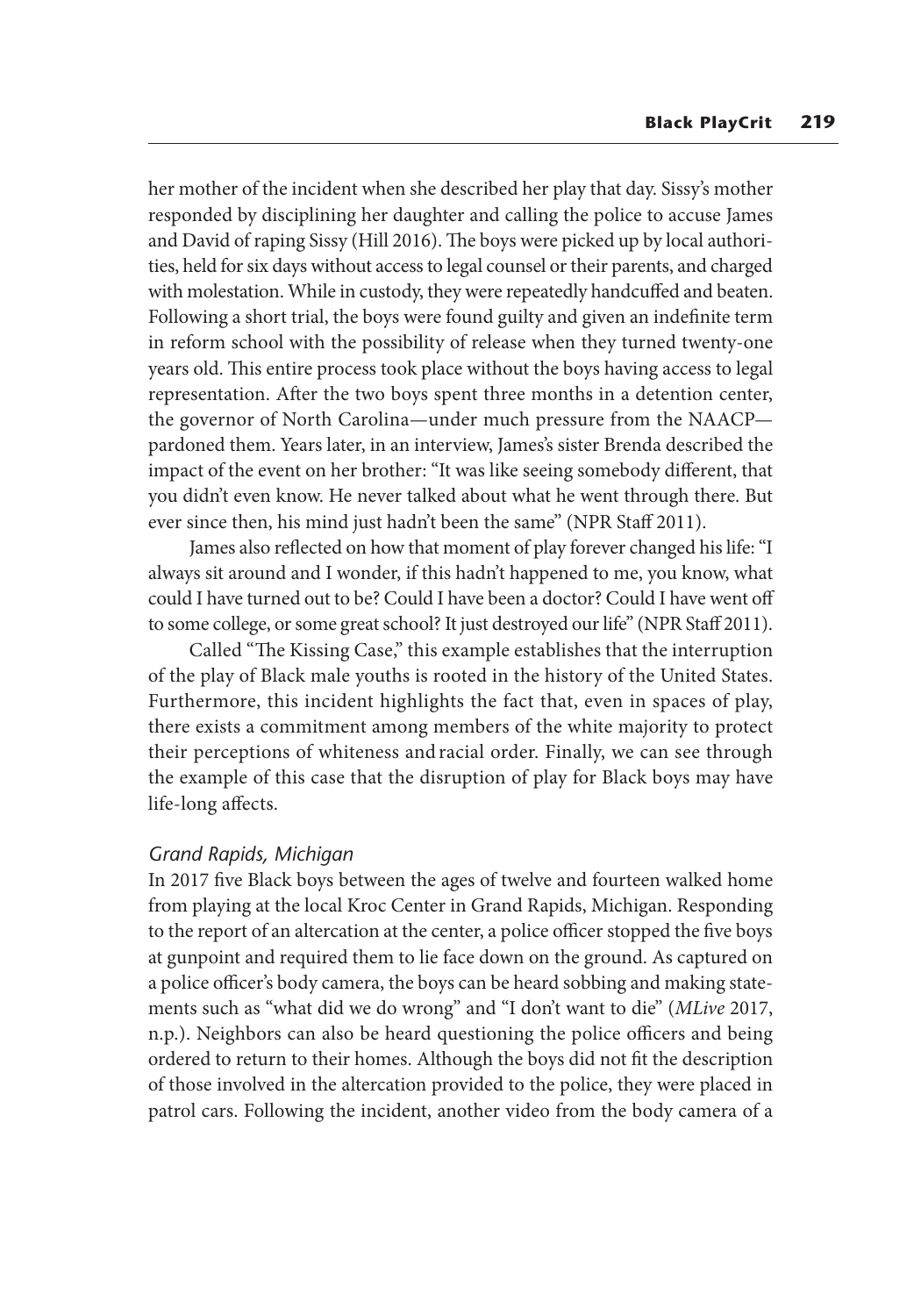police officer captured the parents of the five boys questioning the actions of the officers. While one officer acknowledges the boys were innocent and did not commit any crimes, he was unable to explain why he chose to point his gun at the children. Interestingly, the officer attempts to tell the parents that this was simply a case of being at the wrong place at the wrong time. Note that the children were walking home from a designated community site for play in the middle of the day and that their parents were aware of their location, leaving us to ponder why this is the wrong place or wrong time.

Although the children where never taken into official police custody, the impact of the interaction proved long lasting. A year after the incident, a local reporter interviewed some of the boys and their families (Agar 2018). During the interview, the parents explained the boys rarely visited the Kroc Center. The boys had been careful to avoid all public spaces where lots of people gathered. According to the parents, the boys primarily limited their play to the front yard. Not only is the play of these five young men forever changed, but so are their perceptions of their community and of public spaces.

#### *Brunswick, Georgia*

While the kissing case of 1958 and the story of the Grand Rapids teenagers focus on interactions between members of law enforcement and young Black males, we must acknowledge that the disruption of play extends beyond interactions involving these two parties. First, law enforcement agencies are not the only perpetuators of violence and harm toward Black male youth. There are examples in which the play of young Black men gets interrupted by white adults physically asserting their authority without cause (e.g., Haley Zager, Stephanie Sebby-Strempel, and Miya Ponsetto). At the same time, play does not cease when one reaches twelve or even eighteen. As such, Black males experience disruption to their play as teens, young adults, and men.

On February 23, 2020, Ahmaud Arbery, a twenty-five-year-old African American male, set out on one of his frequent jogs around the neighborhood. Ahmaud's jogging route took him through Satilla Shores, a neighborhood near Brunswick, Georgia. Several residents of Satilla Shores spotted Arbery and made 911 calls about a Black man in a white t-shirt running down the street (McLaughlin, Morris, and Barajas 2020). Two residents who saw Ahmaud that day were sixty-four-year-old Gregory McMichael and his thirty-four-year-old son Travis McMichael. Gregory alerted Travis that a Black male suspect was running down the street. Armed with a .357 Magnum revolver and a shotgun,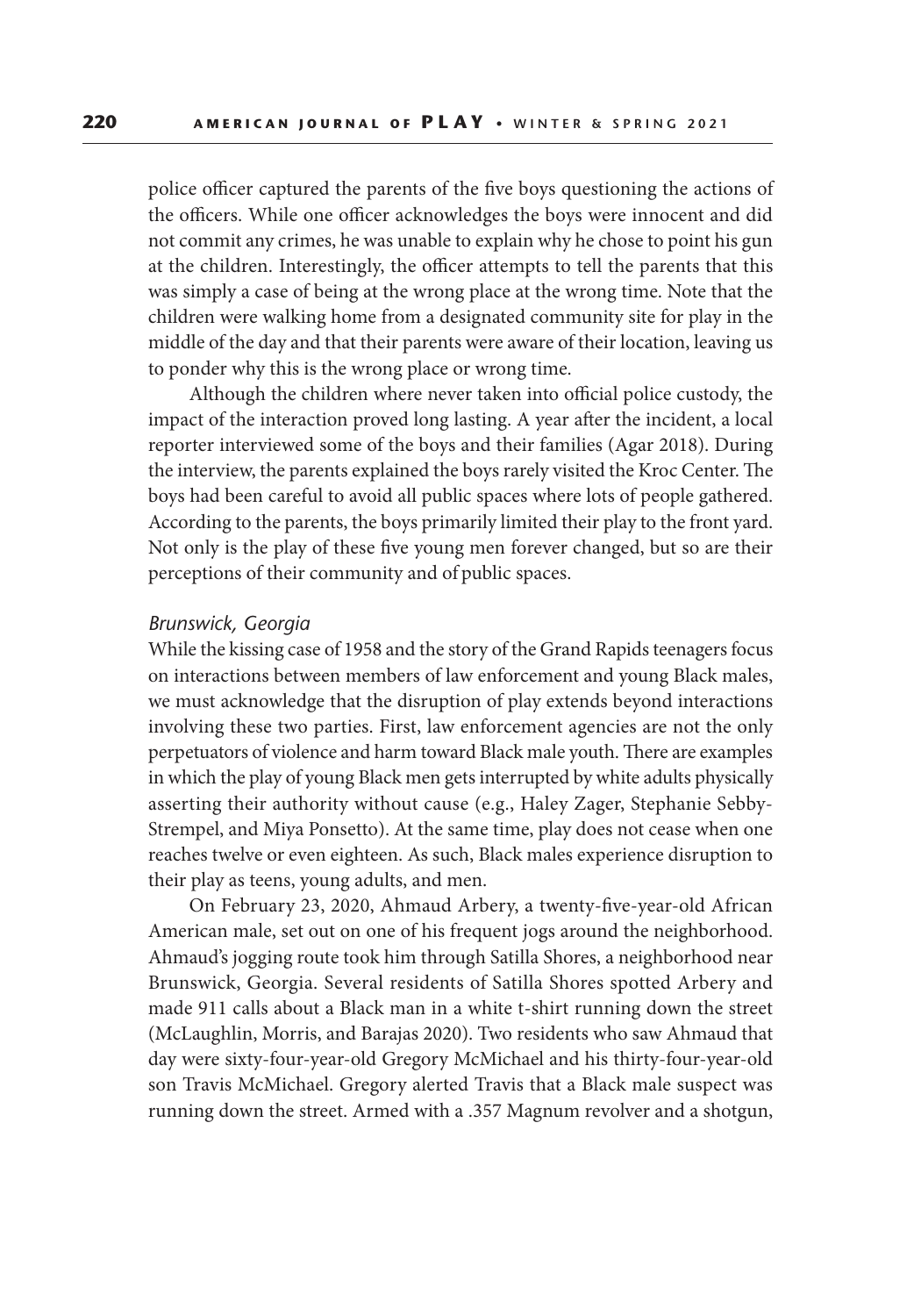the two men solicited help from a local resident named William "Roddie" Bryan to pursue the jogger in pickup trucks. During a four-minute pursuit, Travis and William made several attempts to cut Ahmaud off. On the final attempt, Gregory demanded that Ahmaud stop while Travis exited the truck with his shotgun. According to Gregory McMichael, Ahmaud attacked his son, and Travis fired two shots in response. Relying on the testimony of the McMichaels and Bryan, the police made no arrests, nor did they file any charges. Ahmaud Arbery collapsed and died at the scene. On May 5, 2020, a local radio station uploaded a video of Ahmaud's murder (reportedly provided by McMichaels' attorney) to its website. The release of this video eventually led to the arrest of all three men, and the case went to trial (McLaughlin, Morris, and Barajas 2020). [The three white men were found guilty of Ahmand's murder on November 24, 2021—eds.]Upon being arrested, Gregory McMichael indicated that he and his son were attempting to conduct a citizen's arrest because they thought Arbery looked like a suspect. However alarming the loss of Ahmaud Arbery's life, our attention is drawn to this case because it entails white citizens usurping the role of the police. This incident suggests that Black male youth are not only at risk of their play being disrupted by members of law enforcement but also by white citizens who believe it is their right, if not their duty, to monitor the movement and behavior of Blacks individuals.

## **Contemporary Themes in Black Play**

Reflecting on these three cases, the key question becomes: "Why are Black male youth monitored by others in their spaces of play?" If play is a right guaranteed to all and a space for children and youth to explore the world around them, why are Black children routinely denied this opportunity? Finally, why do we see not just a simple exclusion from play, but an assault on the mental, emotional, and physical well-being of Black male youth at play? We submit that Black PlayCrit can expand our understanding of these interactions and provide insight for navigating play spaces for Black male youth.

Black PlayCrit is guided by three important critical race theories (Bryan 2021b). They include critical race theory (CRT), Black critical theory (Black-Crit), and Black male studies (BMS). We address these theories prior to exploring Black PlayCrit. Because BlackCrit is born out of CRT, we first discuss briefly CRT to honor the genealogy of BlackCrit.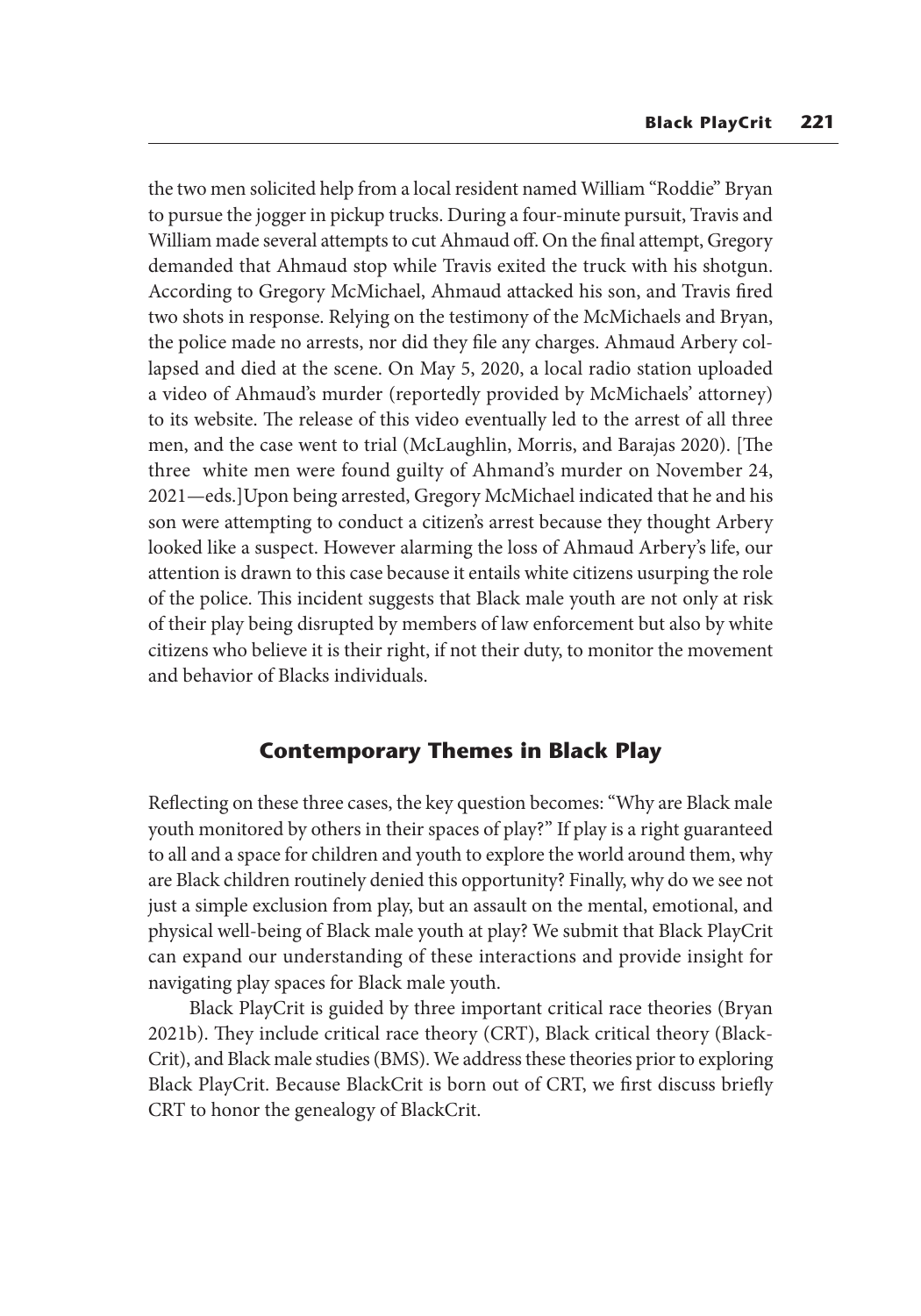## **CRT, BlackCrit, and BMS**

In 1995, Gloria Ladson-Billings and William F. Tate introduced critical race theory (CRT) to the field of education (Ladson-Billings and Tate 1995). Drawn from critical legal studies, CRT theorizes race, racism, and white supremacy to explain the educational disenfranchisement of children of color in public K–12 schools and replaces trite multicultural frameworks that did little to explain institutional and systemic inequities in education (Dumas and Ross 2016). Building on CRT and its tenets, Dumas and Ross (2016) introduced Black critical theory. These scholars argued that, while CRT addresses race broadly and draws on Black examples of racism, it is not specific enough to describe how schools and other American institutions are anti-Black and thus uphold a particular disdain for Black people. As such, Dumas and Ross have proposed that it is anti-Blackness and not racism that is endemic to American society.

Furthering CRT and BlackCrit, Curry (2017) introduced BMS, which underscores the idea that anti-Black misandry—a particular disdain for Black men and boys—is endemic to American society. As we mentioned, Curry argues that most scholarship imposes an undeserved perpetuator status on Black men and boys. That is, instead of Black men and boys being viewed as victims of institutionally and systemically embedded narratives that frame them as "white race's antipodal monstrosity" (Curry 2017, 4), Black males are far too often perceived as those who victimize others. As such, they are surveilled, policed, and restricted, which necessitates their exclusion from institutional spaces including play and recreational areas (Curry 2017; Davis 2017). For these reasons and more, Black male youth are and have been discouraged from play interactions with young white females who often misperceive their play styles and behaviors (Bryan 2020). Curry (2017) argues that mainstream and Black feminist scholarship often reinforces deficit views of Black men and boys. He proposes instead a Black public philosophy that encourages the reframing of the ways we see Black men and boys.

Though Curry neither draws on childhood studies nor boyhood studies theories, he speaks explicitly about the tragic disadvantages of Black childhoods and boyhoods in his work as he provides a continuum of Black male dehumanization from childhood to manhood. In other words, Curry's work locates the conditions of anti-Blackness and misandry as major historical and contemporary sites of Black childhood and boyhoods in ways that other childhood and boyhood studies do not. Therefore, because of such careful attention to the conditions of Black boys, Curry provides an adequate framework in which to ground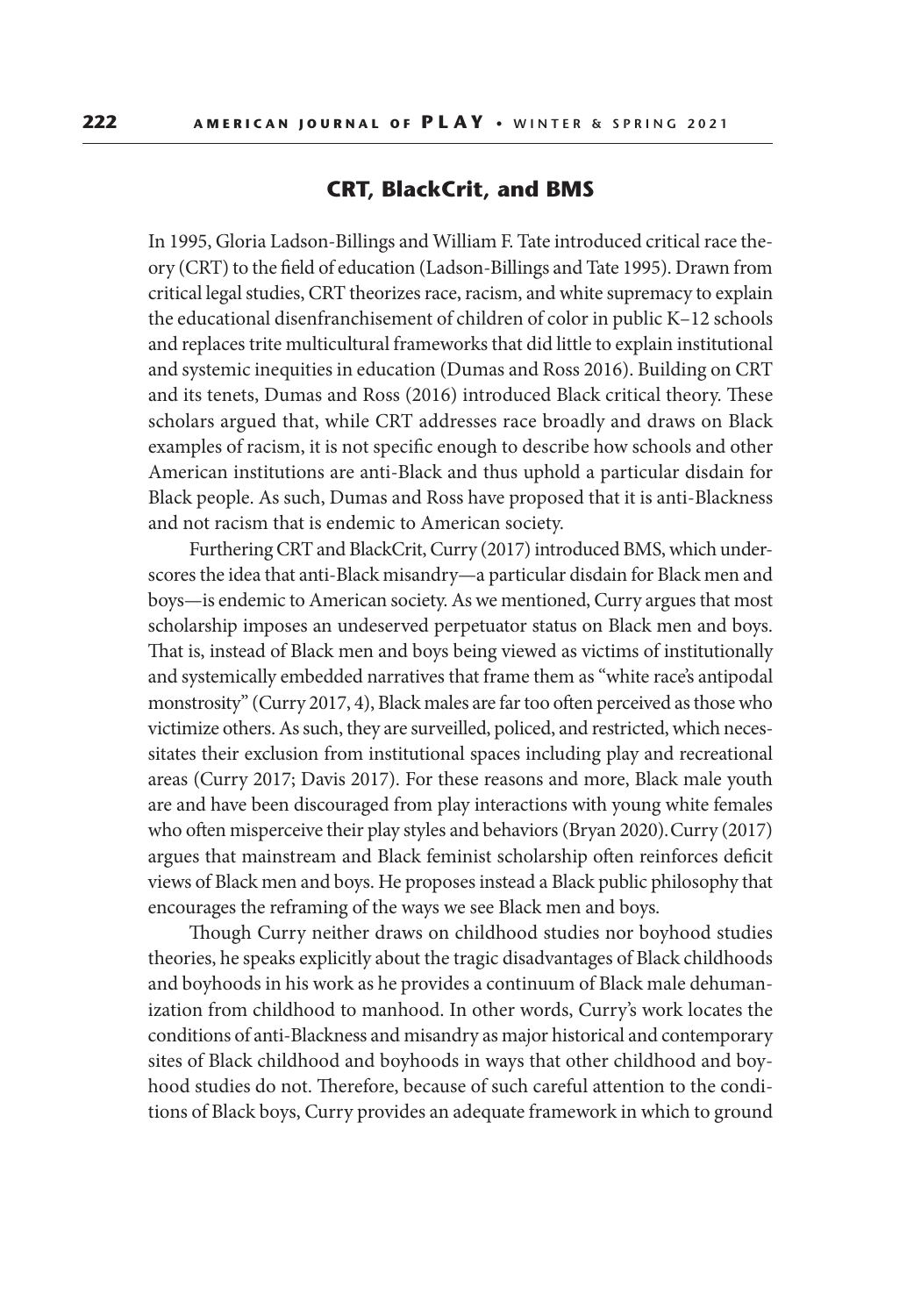the childhood, boyhood, and the play experiences of Black boys as reflected in what Bryan (2021b) terms Black PlayCrit.

## **Black PlayCrit**

Building on CRT, BlackCrit, and Black Male Studies, Black PlayCrit addresses the specificity of Blackness, anti-Blackness, and anti-Black misandry in Black boys' childhood play. According to Bryan ( 2021b), Black PlayCrit consists of three ideas: the idea of "play-not" is endemic to American society; the ideas of "play past," "play present" and "future nexus"; and the idea that the Black public philosophy of boyhood play is essential to reframing the perception of boyhood play. Below, we briefly summarize Bryan's (2021 a, b) key ideas of Black PlayCrit.

Given the endemic nature of anti-Blackness, Black people have been, are, and will be victims of it in the past, present, and future. Therefore, BlackCrit requires an intentional connection between Black people's past, present, and futures. While BlackCrit is intentional in terms of addressing anti-Blackness, it centers Black futures through Black liberatory fantasy—the joy and hope of imagining a future world without the consequences of anti-Blackness (Dumas and Ross 2016).

## **Play-Not**

The concept of play-not recognizes the pervasive belief that the Black body and the social constructions of Black boyhood deems Black boys nonhuman and unchildlike (Bryan 2021a, b). As such, Black boys are socially constructed as undeserving of play rights under the white gaze. Such ideas explain the deficit construction of Black boys' play styles and the misreading and misperceptions of Black boys' play styles as violent. This leads to many types of anti-Black misandric violence (i.e., suspension and subjection to criminal charges, for example) in schools and communities during play.

## **Play Past and Play Present and Future Nexus**

The idea of the play past and play present and future nexus connects Black boys'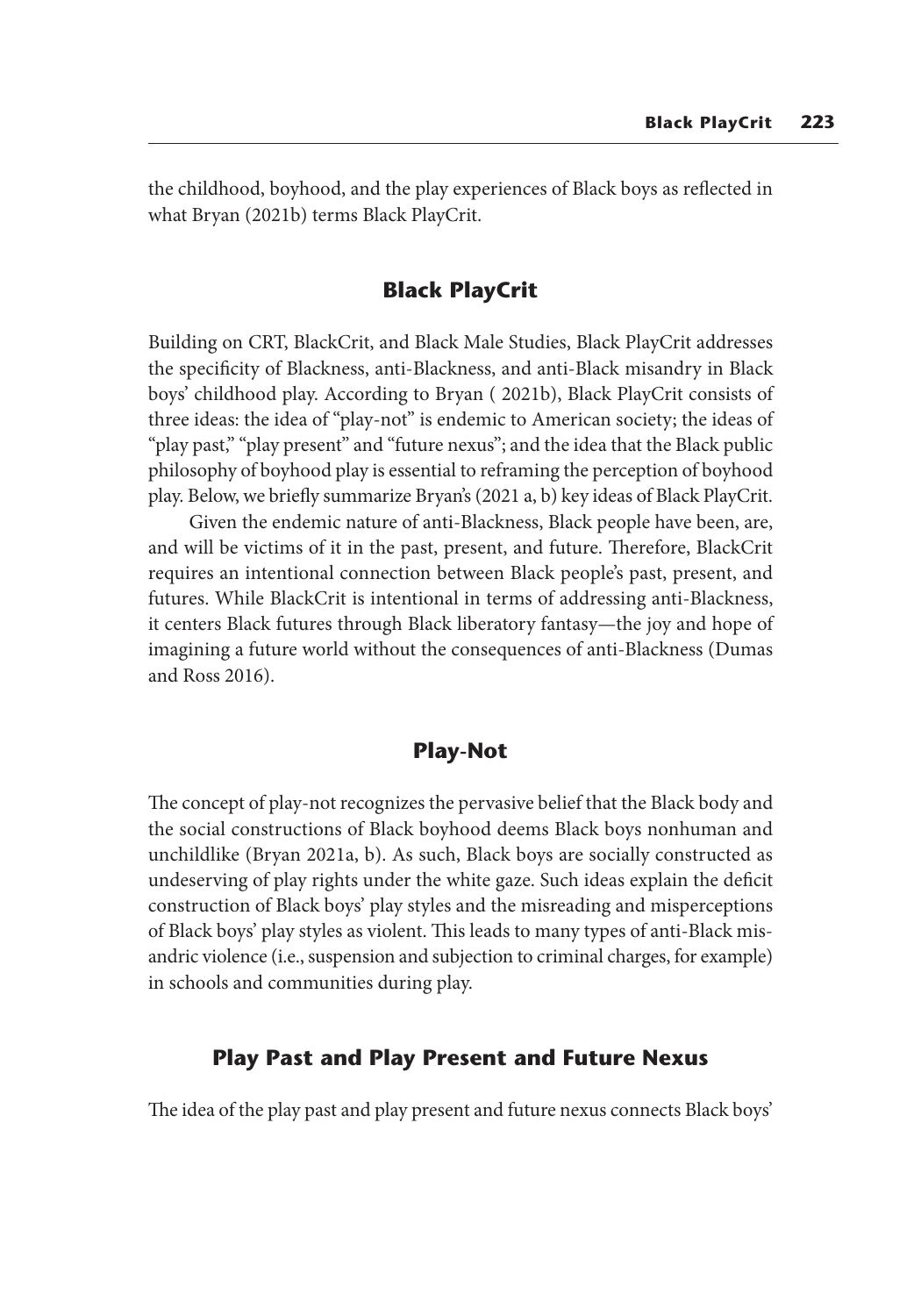play pasts to their play presents and futures to help us understand the perpetual consequences of race, racism, white supremacy and the anti-Black misandric violence Black boys face during play in schools and communities (Bryan 2021a, b). In other words, to better understand the anti-Black misandry Black boys face during play, we must take a historical gaze. During the enslavement of African people, Black boys (and girls) were often denied opportunities to play because they were forced to work alongside their enslaved parents (Williams 2005). When they had opportunities to play, Black boys (and girls) often used them as educational opportunities: they played with white children to learn English so that they could teach their enslaved parents how to read and write (Perry, Steele, and Hilliard 2003; Williams 2005). Thus, while white children played freely, Black children were playing for freedom (Bryan 2021b; Perry, Steele, and Hilliard 2003; Pinckney, Mowatt, et al. 2018).

## **Public Pedagogy of Black Boyhood Play**

Public pedagogy of Black boyhood play serves as both a conceptual and pedagogical tool to confront anti-Black misandric violence during play (Bryan 2021a, b). It also challenges deficit perceptions of Black boys' play styles and whitedominant curricular constructions of play by focusing on what Bryan (2021a) terms Black PlayCrit literacies—the literacy practices that celebrate the rich histories, strength, and beauty of Black boys' play styles. We use the term "public pedagogy" to suggest that this idea of Black PlayCrit is not solely conceptual, but instead requires critical praxis (Stovall 2013) or action-oriented steps to dismantle anti-Black misandry in Black boys' play experiences and, by extension, the school playground-to-prison pipeline.

## **Extending Black PlayCrit: Play-Spatial Exclusion**

Although Bryan's (2021a, b) conceptualization of Black PlayCrit has given us an adequate framework to explain the conditions and play experiences of Black male youth, it does not account for the ways in which place and space further exacerbate the play experiences of Black male youth. Given our understanding of the play experiences of Black male youth, place, and space, we want to extend Bryan's (2021b) conception of Black PlayCrit by introducing a new idea or tenet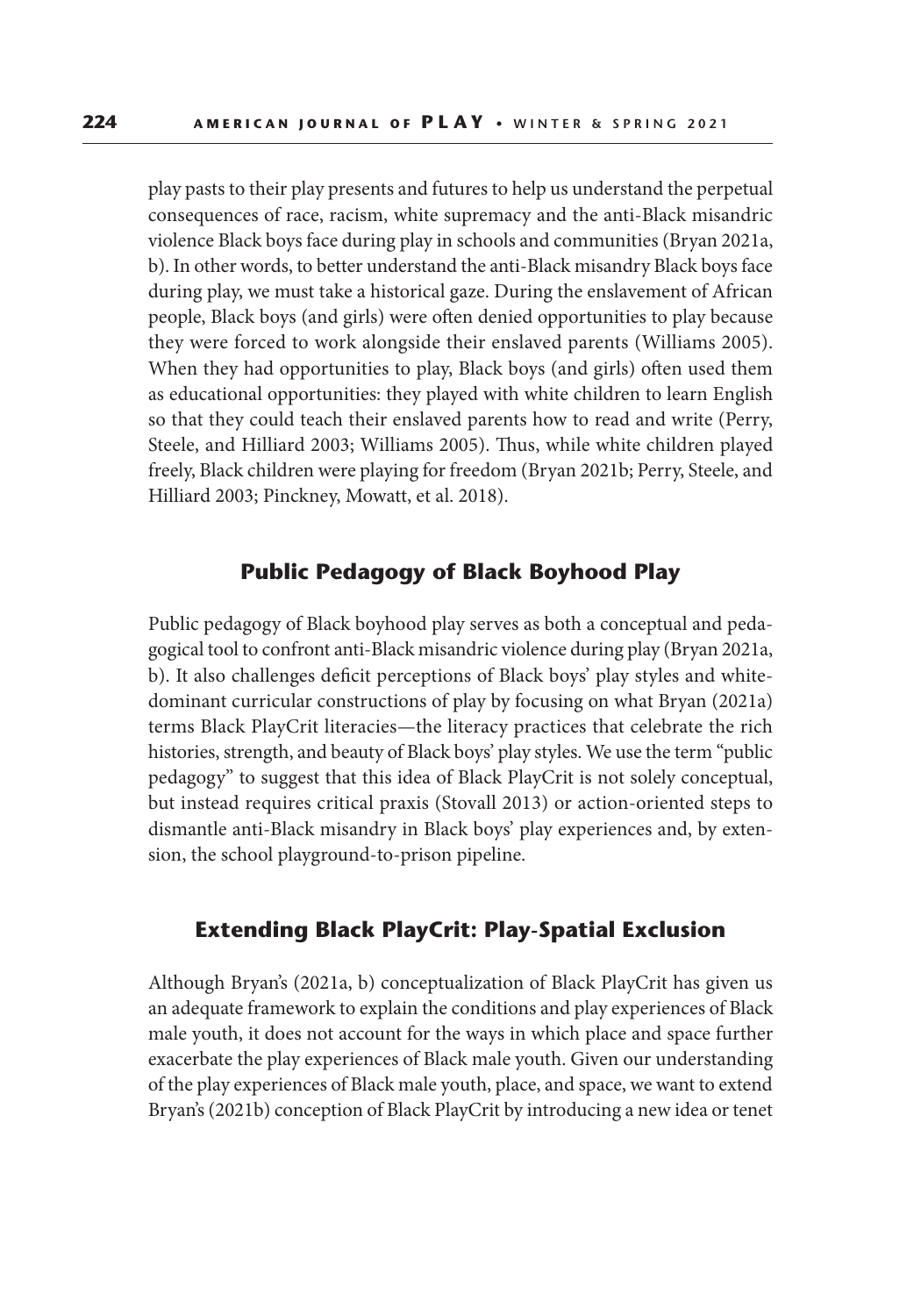we term "play-spatial exclusion." Play-spatial exclusion brings attention to the absence of resources in urban communities (including play spaces), exclusion through redlining, and the potential dangers of Black youth participating in play activities in public spaces. These force and have forced young Black men to navigate the realities that have led to increased policing, loss of innocence, decreased universal childhood experiences, and even death. While play-spatial exclusion acknowledges the exclusionary conditions of urban communities and its deleterious effects on Black boyhood play, play-spatial exclusion also foregrounds the strengths of these communities by positioning urban recreation centers and other play spaces in what Pryor and Outley (2014) referred to as "just spaces," islands or spaces of hope and safe havens for Black males and other marginalized youth. By islands of hope and safe havens, Pryor and Outley envision urban recreation centers as counter play spaces that minimize the loss of innocence, the loss of freedom, and the loss of life.

We want to be clear: These counter-play spaces do not merely necessitate "just spaces," because no space in a white supremacist, imperialistic, and anti-Black misandric society will ever be "just" for Black male bodies (Curry 2017; Howard 2014). That being said, building on Pryor, Kelly, and Outley (2014), play-spatial exclusion requires Black radical imaginative spaces in which Black male youth create spaces where they feel safe enough to dream freely about play and recreation or to create play spaces of "love, solidarity, and resiliency, as [they] demand what seems impossible" (Love 2019, 12). This impossibility will require us not only to shift our views of Black male youth and their play to protect them, but will also call for us to collaborate with them to "break from the realism [of play-not] and to [position] imagination" as a means to "liberate unconscious" (Tolliver 2021, 87). By that we mean that if Black male youth are to survive and thrive as they engage in play and recreation, we must invoke what Tolliver (2021) terms Afrosurrealism—"an explicit way for Black [male youth who play and those who support them] to depart from realistic methods of seeing, thinking, [and playing] and move toward the constructions of new realities based on Black cultural memory (i.e., play past and present and future nexus) and Black futuristic imagination" (87) (i.e., the public pedagogy of Black boyhood play). Therefore, scholars who consider play spatial-exclusion in their work are encouraged to think about the ways in which Afrosurrealism can inform not only the play experiences of Black male youth but also Black PlayCrit in general to interrupt the disruption of play for Black male youth.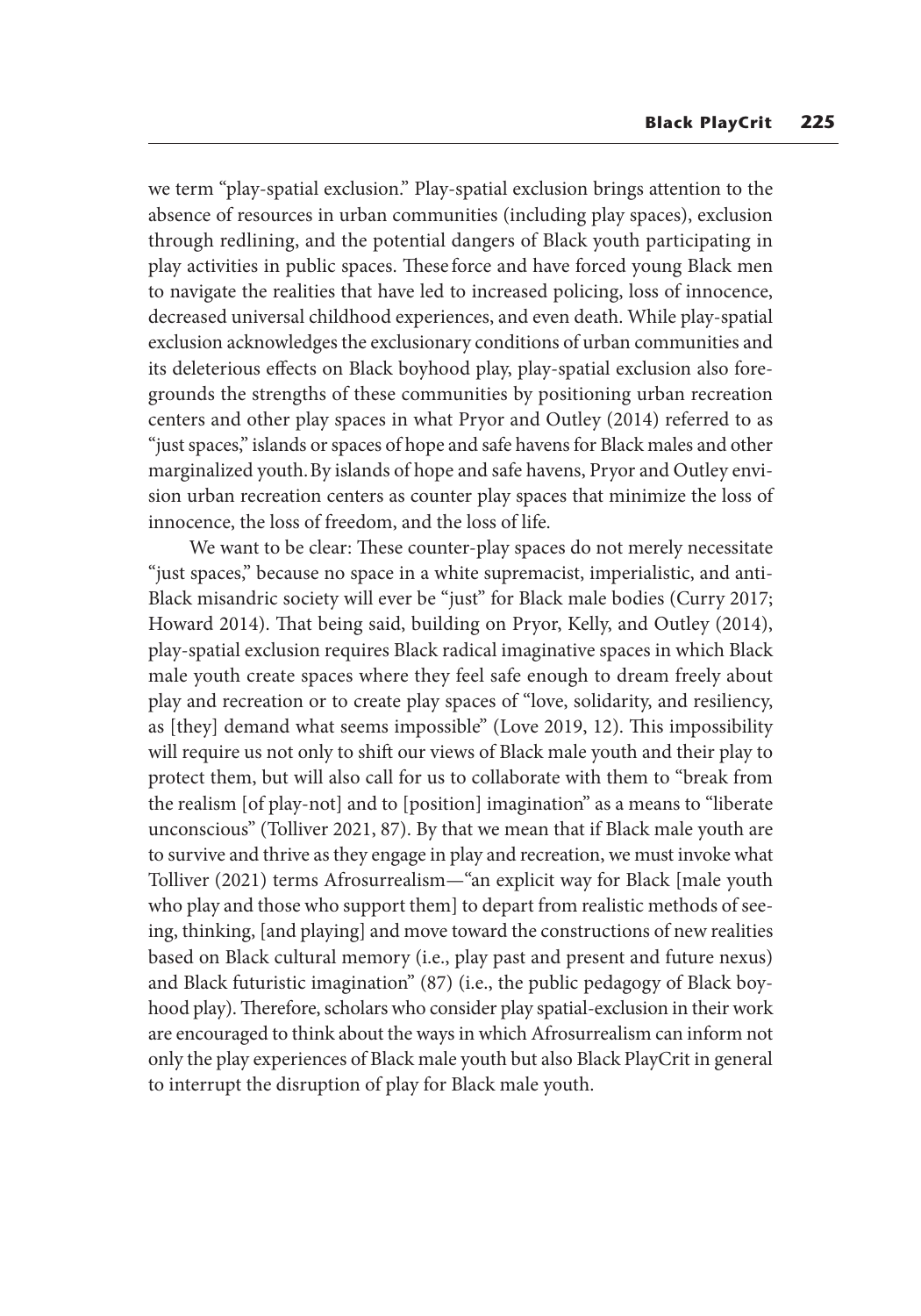#### **Conclusion and Recommendations for Future Studies**

In conclusion, examining the disruption of play for Black male youth is critical, because it allows those who care about the well-being and play experiences of Black males to protect them from the anti-Black misandric violence that is pervasive in communities and schools. That being said, we draw on Black Play-Crit and its key ideas, including play-not, play past and play present and future nexus, and the public pedagogy of black boyhood play to address such historical and contemporary violence in the play lives of Black male youth. Understanding the limitation of Black PlayCrit, we extend it by introducing what we term playspatial exclusion to explicate how Black male youth are excluded spatially from play. Yet, we understand that if we truly want to interrupt anti-Black misandry in the play lives of Black male youth, we must be not only relentless in our struggle to do so but must engage in ongoing critical praxis to imagine a play world that does not yet exist for Black male youths. We offer several recommendations to the fields of education and play studies to dismantle the oppressive systems that disrupt play for Black male youth.

We recommend that more studies drawing on the developing ideas of Black PlayCrit be conducted to examine the disruption of play for Black male youth. We highly recommend that scholars and practitioners alike use the framework to prioritize social identities and locations, including class and sexuality, to explore further the conditions of Black male youth play.

Although we focused on the disruption of play for Black male youth, we highly recommend that scholars and practitioners draw on Black PlayCrit to examine the play lives and experiences of Black girls. Because of Curry's critique of intersectionality, we encourage the exploration of how the characterization of Black girls as aggressive (Angry Black woman) and hypersexual, for example, contribute to the disruption of their play experiences.

#### **REFERENCES**

Addams, Jane. 1999. *Twenty Years at Hull-House: With Autobiographical Notes.* Edited by Victoria Bissell Brown.

Agar, John. 2018. "Unarmed Black Youths Held at Gunpoint Distrust Police a Year Later." *MLive,* March 22. https://www.mlive.com/news/grand-rapids/2018/03/unarmed\_black\_ youths\_recall\_fe.html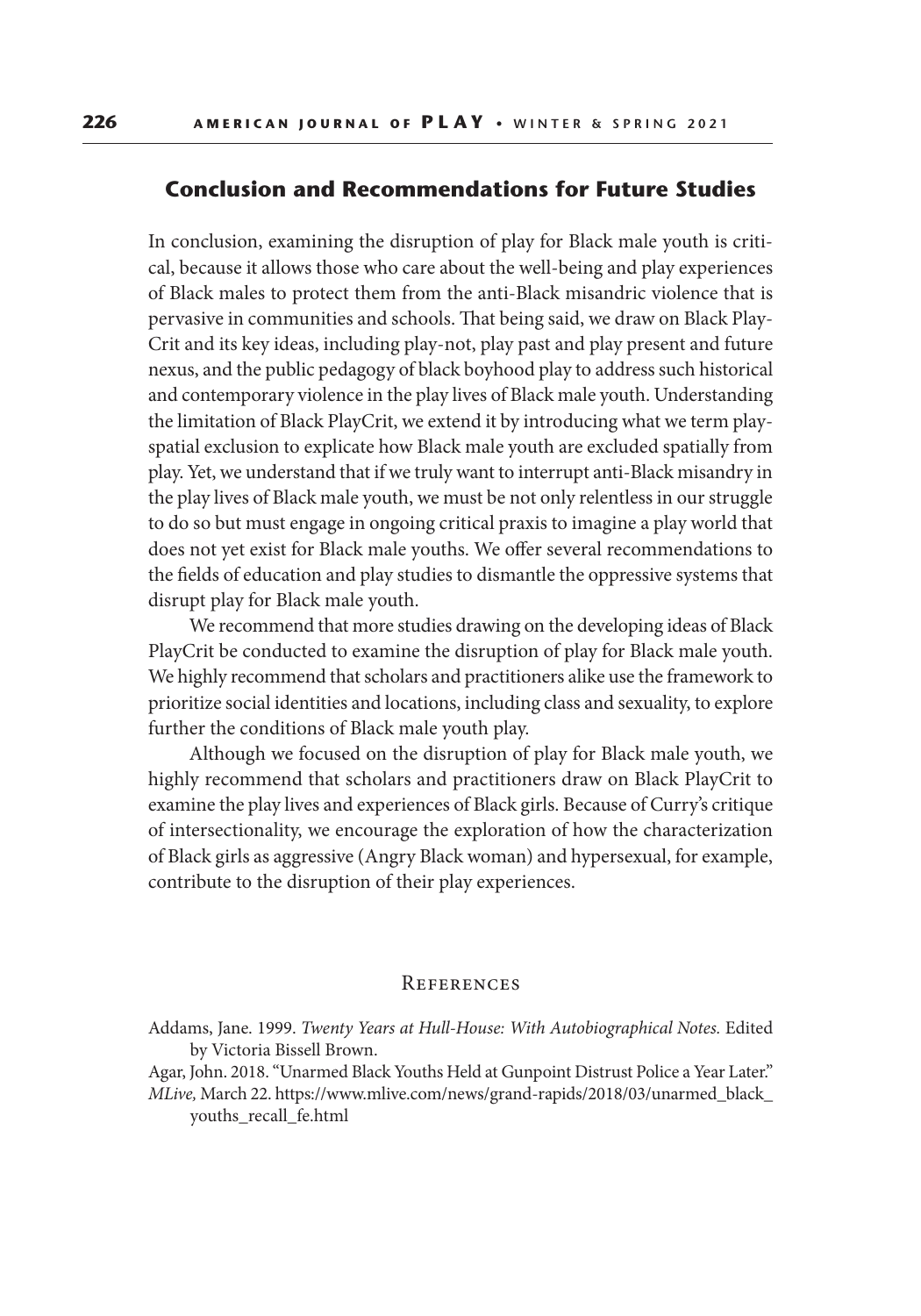Bernstein, Robin. 2011. *Racial Innocence: Performing American Childhood and Race from Slavery to Civil Rights*.

———. 2017. "Let Black Kids Just Be Kids." *The New York Times*, July 26.

Bracken, Harry M. 1973. "Essence, Accident, and Race." *Hermathena* 116:89–96.

- Broughton, Anthony. 2017. "Being Hipped to Their Hop: Tapping into Young Minds through Hip Hop Play." *International Journal of Early Years Education* 25:323–35.
- Bryan, Nathaniel. 2020. "Shaking the *Bad Boys*: Troubling the Criminalization of Black Boys' Childhood Play, Hegemonic White Masculinity and Femininity, and the School Playground-to-Prison Pipeline." *Race Ethnicity and Education* 23:673–92.
- ———. 2021a. "Remembering Tamir Rice and Other Black Boy Victims: Imagining Black PlayCrit Literacies inside and outside Urban Literacy Education." *Urban Education* 56:744–71.
- ———. 2021b. *Toward a BlackBoyCrit Pedagogy: Black Boys, Male Teachers, and Early Childhood Classroom Practices*.
- Chapman, Thandeka K. 2013. "Origins of and Connections to Social Justice in Critical Race Theory in Education." In *Handbook of Critical Race Theory in Education*, edited by Marvin Lynn and Adrienne D. Dixson, 121–32.
- Curry, Tommy J. 2017. *The Man-Not: Race, Class, Genre, and the Dilemmas of Black Manhood*.
- Davis, Angela J. 2017 *Policing the Black Man: Arrest, Prosecution, and Imprisonment*.
- Delgado, Richard, and Jean Stefancic. 2012. *Critical Race Theory: An Introduction*.
- Dockett, Sue. 1999. "Thinking about Play, Playing about Thinking." In *Child's Play: Revisiting Play in Early Childhood Settings*, edited by Elizabeth Dau and Elizabeth Jones, 28–45.
- Dumas, Michael J., and Kihana Miraya Ross. 2016. "'Be Real Black for Me': Imagining BlackCrit in Education." *Urban Education* 51:415–42.
- Edmiston, Brian. 2007. *Forming Ethical Identities in Early Childhood Play*.
- Fischel, William A. 2004. "An Economic History of Zoning and a Cure for Its Exclusionary Effects." *Urban Studies* 41:317–40.
- Fradin, Dennis B., and Judith Bloom Fradin. 2003. *Fight On!: Mary Church Terrell's Battle for Integration*.
- Freire, Paulo. 1970. *Pedagogy of the Oppressed*.
- Frey, William H. 1979. "Central City White Flight: Racial and Nonracial Causes." *American Sociological Review* 44:425–48.
- Gibson, Karen J. 2007. "Bleeding Albina: A History of Community Disinvestment, 1940–2000." *Transforming Anthropology* 15:3–25.
- Gleave, Josie, and Issy Cole-Hamilton. 2012. *A World without Play: A Literature Review*.
- Goff, Phillip Atiba, Matthew Christian Jackson, Brooke Allison Lewis Di Leone, Carmen Marie Culotta, and Natalie Ann DiTomasso. 2014. "The Essence of Innocence: Consequences of Dehumanizing Black Children." *Journal of Personality and Social Psychology* 106:526–45.
- Goldstein, Jeffrey. 2012. *Play in Children's Development, Health, and Well-Being*.

Hairston, Kimetta R. 2008. "Dehumanization of the Black American Female: An Ameri-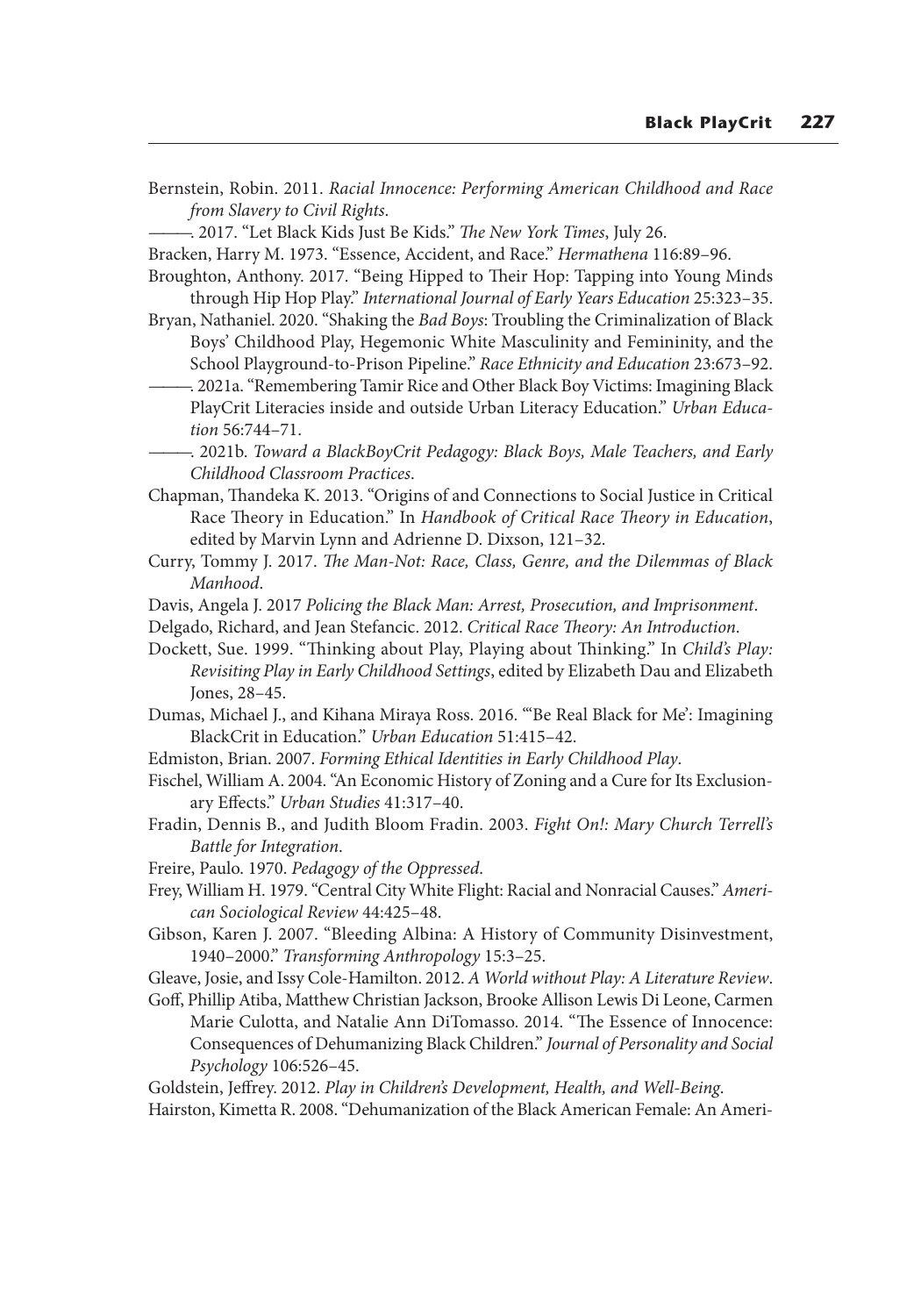can/Hawaiian Experience." *Spaces for Difference: An Interdisciplinary Journal* 1:65–85.

- Hanchett, Thomas W. 2000. "The Other 'Subsidized Housing': Federal Aid to Suburbanization, 1940s–1960s." In *From Tenements to the Taylor Homes: In Search of an Urban Housing Policy in Twentieth-Century America*, edited by John F. Bauman, Roger Biles, and Kristin M. Szylvian, 163–79.
- Hill, Denise. 2016. "Public Relations, Racial Injustice, and the 1958 North Carolina Kissing Case." PhD Dissertation, University of North Carolina at Chapel Hill.
- Howard, Tyrone. 2014. *Black Male(d): Perils and Promises in the Education of African American Males.*
- Ladson-Billings, Gloria. 2009. "Race Still Matters: Critical Race Theory in Education." In *The Routledge International Handbook of Critical Education*, edited by Michael W. Apple, Wayne Au, Luis Armando Gandin, 110–22.
- ———. 2013. "Critical Race Theory—What It Is Not!" In *Handbook of Critical Race Theory in Education*, edited by Marvin Lynn and Adrienne D. Dixson, 54–67.
- Ladson-Billings, Gloria, and William F. Tate. 2000. "Toward a Critical Race Theory of Education." In *Sociology of Education: Major Themes*, edited by Stephen J. Ball, 322–42.
- Lambert, Bruce. 1997. "At 50, Levittown Contends with Its Legacy of Bias." *The New York Times*, December 28.
- Lester, Stuart, and Wendy Russell. 2008. *Play for a Change: Summary Report: Play, Policy and Practice—A Review of Contemporary Perspectives.*
- Love, Betinna. 2019. *We Want to Do More Than Survive: Abolitionist Teaching and the Pursuit of Educational Freedom.*
- McLaughlin, Eliott C., Jason Morris, and Angela Barajas. "Ahmaud Arbery Was Killed Doing What He Loved, and a South Georgia Community Demands Justice." CNN. Cable News Network, May 7, 2020. https://www.cnn.com/2020/05/07/us/ahmaudarbery-shooting-demands-justice/index.html.
- *MLive*. 2017. "Grand Rapids Police Stop 5 Unarmed Youths at Gunpoint." April 20 video. https://www.youtube.com/watch?v=\_ONic+5F3w4.
- Navidi, Ute, ed. 2016. *The Role of Play in Children's Health and Development*.
- NPR Staff. 2011. "'The Kissing Case' and the Lives It Shattered." *Morning Edition*, April 29.
- Nxumalo, Fikile, and Kihana Miraya Ross. 2019. "Envisioning Black Space in Environmental Education for Young Children." *Race Ethnicity and Education* 22:502–24.
- Outley, Corliss, Shamaya Bowen, and Harrison Pinckney. 2021. "Laughing while Black: Resistance, Coping, and the Use of Humor as a Pandemic Pastime among Blacks." *Leisure Sciences* 43:1–10.
- Perry, Theresa, Claude Steele, and Asa G. Hilliard, III. 2003. *Young, Gifted, and Black: Promoting High Achievement among African-American Students*.
- Piaget, Jean. 1962. "The Stages of the Intellectual Development of the Child." *Bulletin of the Menninger Clinic* 26:120–28.
- Pinckney, Harrison P., Rasul A. Mowatt, Corliss Outley, Aishia Brown, Myron F. Floyd,